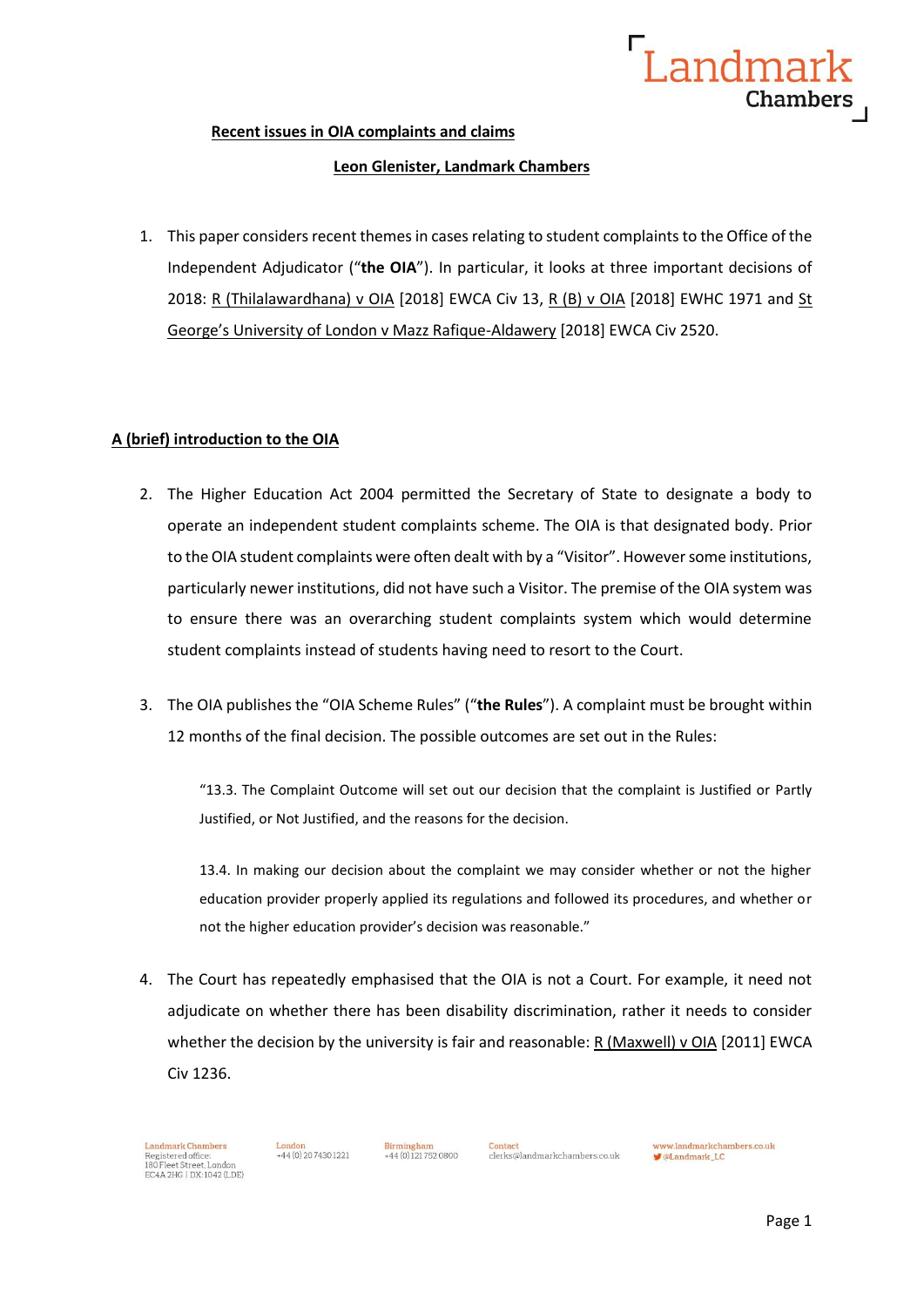

# 5. In Maxwell, the Court of Appeal helpfully set out the role of the OIA:

"(1) The OIA is amenable to judicial review for the correction of legal errors in its decision-making process.

(2) That process involves conducting, in accordance with a broad discretion, a fair and impartial review of a student's unresolved complaint about the acts or omissions of an HEI and to do so on the basis of the materials before it, also drawing on its own experience of higher education, all with a view to making recommendations.

(3) The function of the OIA is a public one of reviewing a 'qualifying complaint' made against an HEI and of determining 'the extent to which it was justified.'

(4) For that purpose the OIA considers whether the relevant regulations have been properly applied by the HEI in question, whether it has followed its procedures and whether its decision was reasonable in all the circumstances.

(5) It is not the function of the OIA to determine the legal rights and obligations of the parties involved, or to conduct a full investigation into the underlying facts. Those are matters for judicial processes in the ordinary courts and tribunals. Access to their jurisdiction is not affected by the operations of the OIA.

(6) The review by the OIA does not have to follow any particular approach or to be in any particular form. The OIA has a broad discretion to be flexible in how it reviews the complaint and in deciding on the form, nature and extent of its investigation in the particular case.

(7) The courts will be slow to interfere with review decisions and recommendations of the OIA when they are adequately reasoned. They are not required to be elaborately reasoned, the intention being that its operations should be more informal, more expeditious and less costly than legal proceedings in ordinary courts and tribunals."

6. In R (Zahid) v University of Manchester [2017] EWHC 188 (Admin), Hickinbottom further considered the scope and purpose of the OIA. Whilst his conclusion was overturned on appeal, his observations on the OIA are unaffected. He noted the flexibility of the OIA Scheme:



 $\begin{array}{l} \textbf{London} \\ \textbf{+44}\, (0)\, 20\,7430\,1221 \end{array}$ 

Birmingham<br>+44 (0) 121 752 0800

Contact<br>clerks@landmarkchambers.co.uk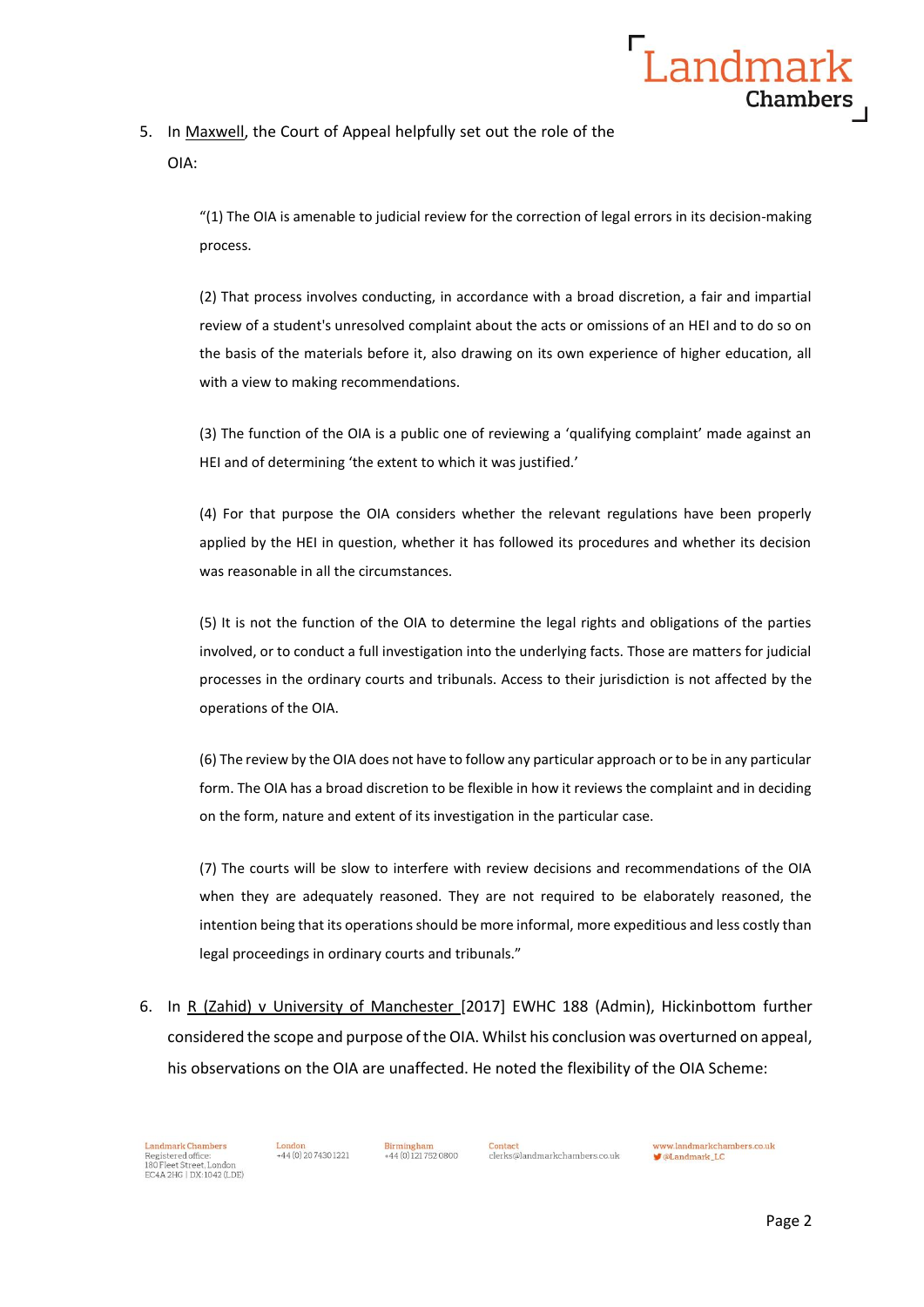

"33. …Compared with the restricted remedies available to the court, it is clear that the OIA is able to make wide ranging recommendations that are particularly tailored to the case before it, including a flexible response to any unreasonableness or unfairness it concludes has occurred."

7. He also noted the "expertise and experience of higher education" that the OIA has, and the breadth of discretion to determine whether the higher education institution has acted reasonably, which "means broadly reasonable in the non-technical sense, and is not restricted to the antithesis of legally perverse or Wednesbury unreasonable".

## **Judicially review the Higher Education Institution, or complain to the OIA?**

- 8. Where a higher education institution ("**HEI**") makes a decision a student disagrees with, that student has two potential routes of redress. The first is to complain to the OIA, and the second is to bring judicial review proceedings against the HEI. The difficulty for the student is, if they complain to the OIA, then they will likely be out of time to issue a judicial review claim against the HEI.
- 9. Last vear, an interesting judgment was handed down in R (Zahid) v University of Manchester [2017] EWHC 188 (Admin), which was important in respect of the OIA, but also more generally on the question of alternative remedy in judicial review. The three claimants had issued judicial review claims but immediately sought a stay of their claim pending a complaint to the OIA. Hickinbottom J was of the opinion:

"79. …I do not see the need for the routine issue of protective proceedings in cases in which an OIA reference has been made, so long as the student issues any judicial review claim that he or she wishes to pursue within a reasonable period from the OIA's determination of the complaint. In the ordinary course, the student should be able to issue proceedings within one month of that determination; and it seems to me that the court would need compelling reasons to be persuaded that longer was reasonably required."

 $\begin{array}{l} \textbf{London} \\ \textbf{+44}\, (0)\, 20\,7430\,1221 \end{array}$ 

Birmingham<br>+44 (0) 121 752 0800

Contact<br>clerks@landmarkchambers.co.uk

www.landmarkchambers.co.uk **M**@Landmark LC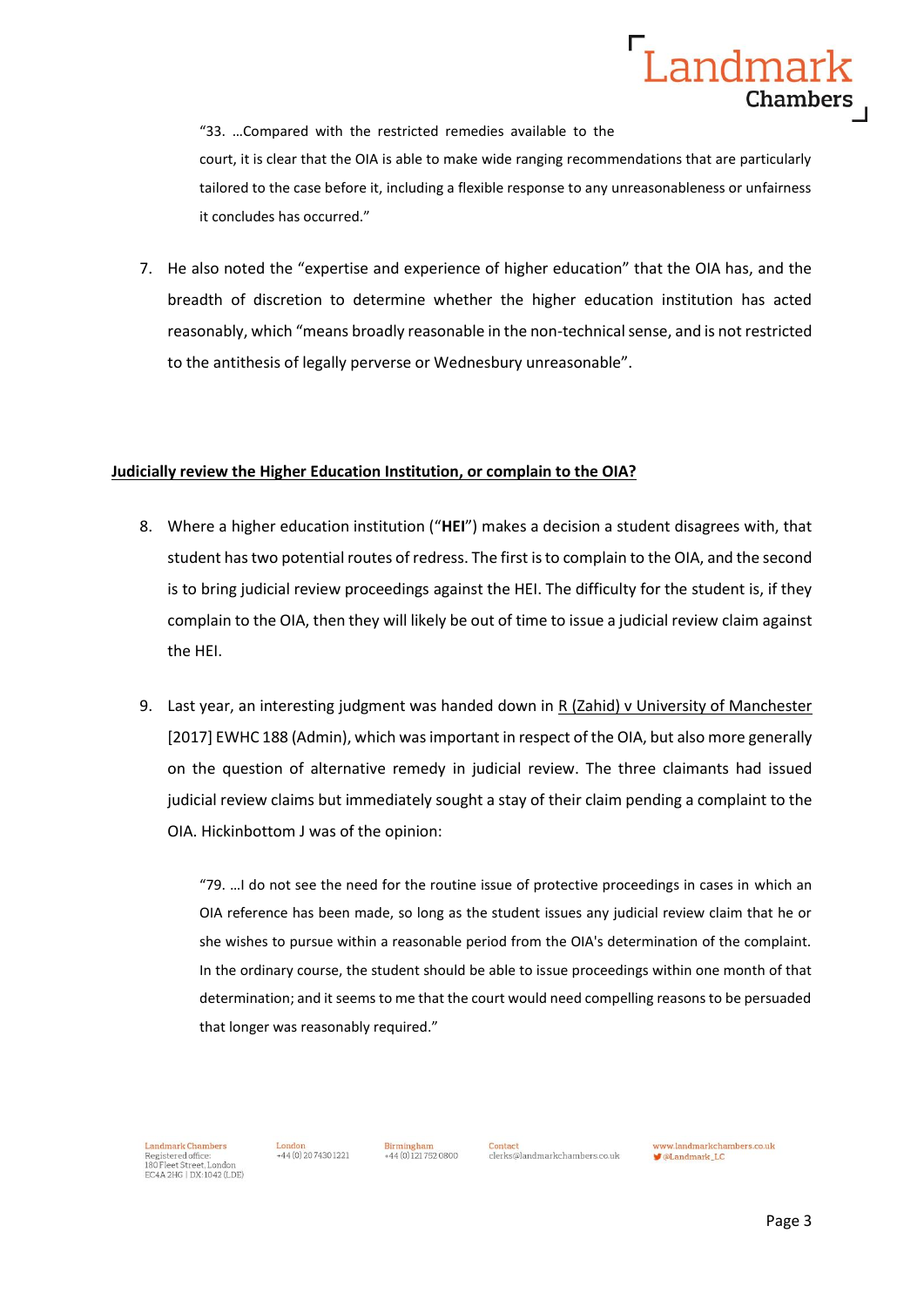

- 10. However, given proceedings had been issued, according to the Rules the complaint could only be considered if the judicial review was stayed. In effect the claimants had to choose between the OIA complaint and judicial review. In those circumstances, the judge granted the stay.
- 11. This decision was the subject of a successful appeal in St George's. The HEIs argued that the judge did not give sufficient weight to judicial review being a remedy of last resort. Three concerns were raised in particular, which the Court of Appeal sympathised with:
	- a. The judge's ruling would encourage students to issue judicial review proceedings for fear of losing a legitimate means of protecting themselves and their rights – which in turn would lead to the instruction of lawyers, a step they would be unlikely to take if only complaining to the OIA;
	- b. The ruling would deprive the HEI of its normal protection in the three-month time limit. The timings in the OIA rules are longer (12 months) and incompatible with judicial review.
	- c. There is a risk the statutory complaints procedure would be undermined if students issued protectively to issue applications for judicial review simultaneously with complaints to the OIA.
- 12. The Court of Appeal considered that a student should, after receiving an adverse decision from an HEI, be in a position to elect whether to complaint to the OIA or issue proceedings. If uncertain then the student should write to the HEI putting it on notice of the detail of the complaint and the potential recourse to judicial review:

"20. By the time the student makes the decision to raise a complaint against an HEI he/she will be in receipt of the reasons for the decision and the sanction complained of. It is likely that such reasoning will provide a good indication of whether the OIA will provide an effective means of review and resolution of the particular problem. The ambit and powers of the OIA are a matter of public record of which anyone embarking upon a complaint would or should be aware. This would provide guidance as to whether the OIA could provide appropriate review and resolution.

 $\begin{array}{l} \textbf{London} \\ \textbf{+44}\, (0)\, 20\,7430\,1221 \end{array}$ 

Birmingham<br>+44 (0) 121 752 0800

Contact<br>clerks@landmarkchambers.co.uk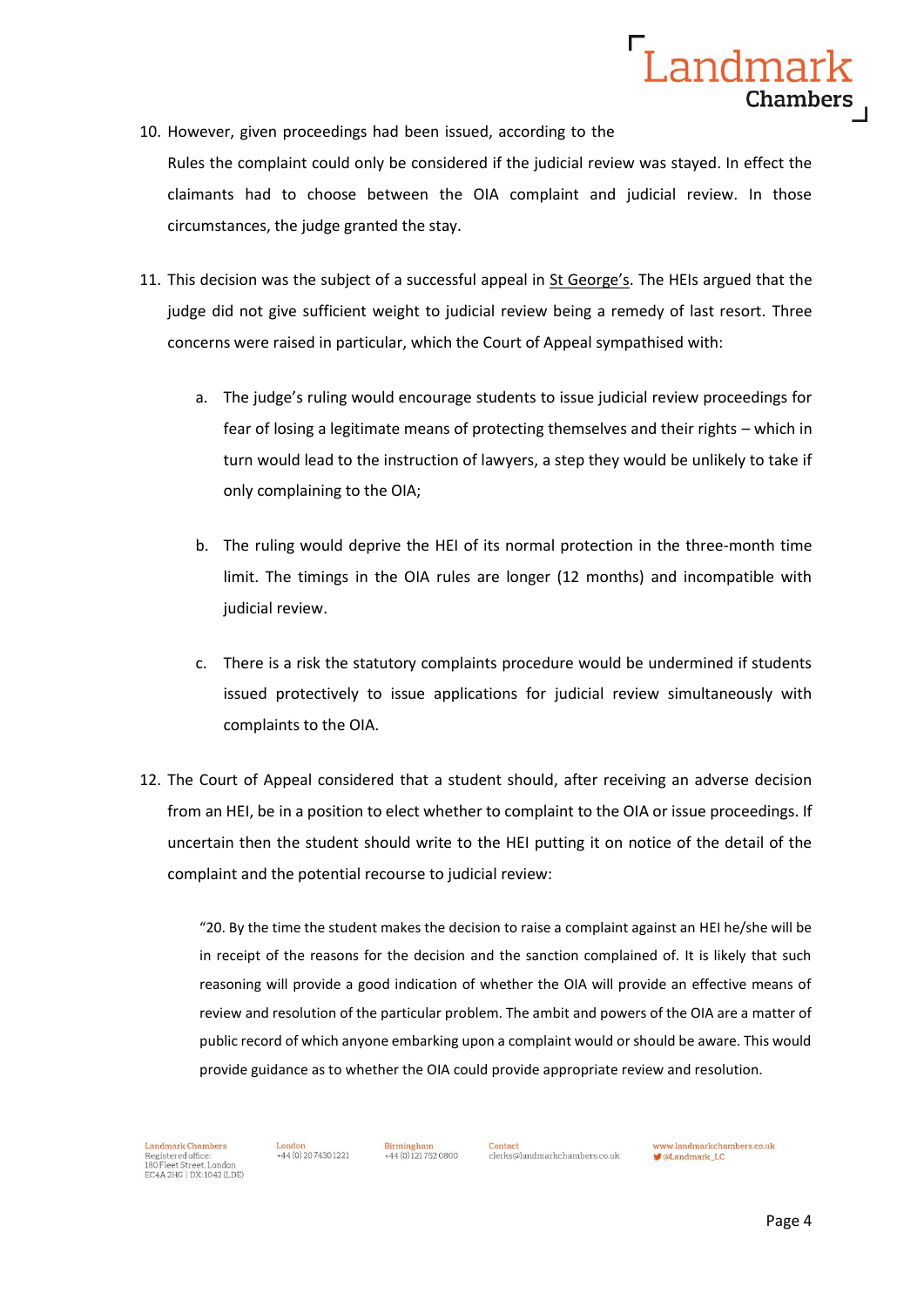

21. In the event that a student is uncertain as to the course to be

taken, it would be open to the student to write to the HEI stating that they do not, at that time, wish to institute proceedings for judicial review but putting the HEI on notice of the detail of the complaint and indicating that it may be necessary to apply for judicial review in the event that the OIA procedure does not provide a suitable remedy. If in those circumstances the HEI later sought to take a time bar point in any subsequent judicial review proceedings the student's letter could be filed in the proceedings. The fact that the HEI were on notice of the detail of the complaint from the outset would be a significant factor of which the court could take account in exercising its discretion to extend time. This course would likely serve to protect the legal position of the student without recourse to separate legal proceedings when the complaint to the OIA is made. It would address the concerns raised by the appellants summarised at paragraph 17 above and those of the interested party."

- 13. The reasoning of the Court of Appeal is not significantly different to that of Hickinbottom J. Both thought it was unnecessary to issue protectively; and the answer lay in correspondence with the HEI.
- 14. If the OIA dismisses a student complaint, the student will have two options to take the matter further. It could bring a claim against the OIA, or against the HEI. If a claim is brought against the HEI, it will be interesting to see whether the HEI argues that a complaint to the OIA, and potential judicial review of the OIA decision, is an alternative remedy. It seems possible that an HEI could argue that the OIA means, in practice, it cannot be judicially reviewed in respect of a decision which is amenable to an OIA complaint.
- 15. Hickinbottom J appears to suggest the OIA did not provide a "coextensive remedy" to a challenge by judicial review, in dicta that was approved by the Court of Appeal in  $R$ (Thilalawardhana) v OIA [2018] EWCA Civ 13:

"45. The OIA scheme and court proceedings thus respectively offer advantages and disadvantages to a student who is dissatisfied with his or her treatment by an HEI. As Parliament specifically intended…..the former offers an attractive alternative to formal legal proceedings; but, although its findings and decision may give pointers to its view on the formal legal position, it does not and cannot determine legal rights and obligations. The latter offers a forum for the resolution of issues

 $\begin{array}{l} \textbf{London} \\ \textbf{+44}\, (0)\, 20\, 74301221 \end{array}$ 

Birmingham<br>+44 (0) 121 752 0800

Contact<br>clerks@landmarkchambers.co.uk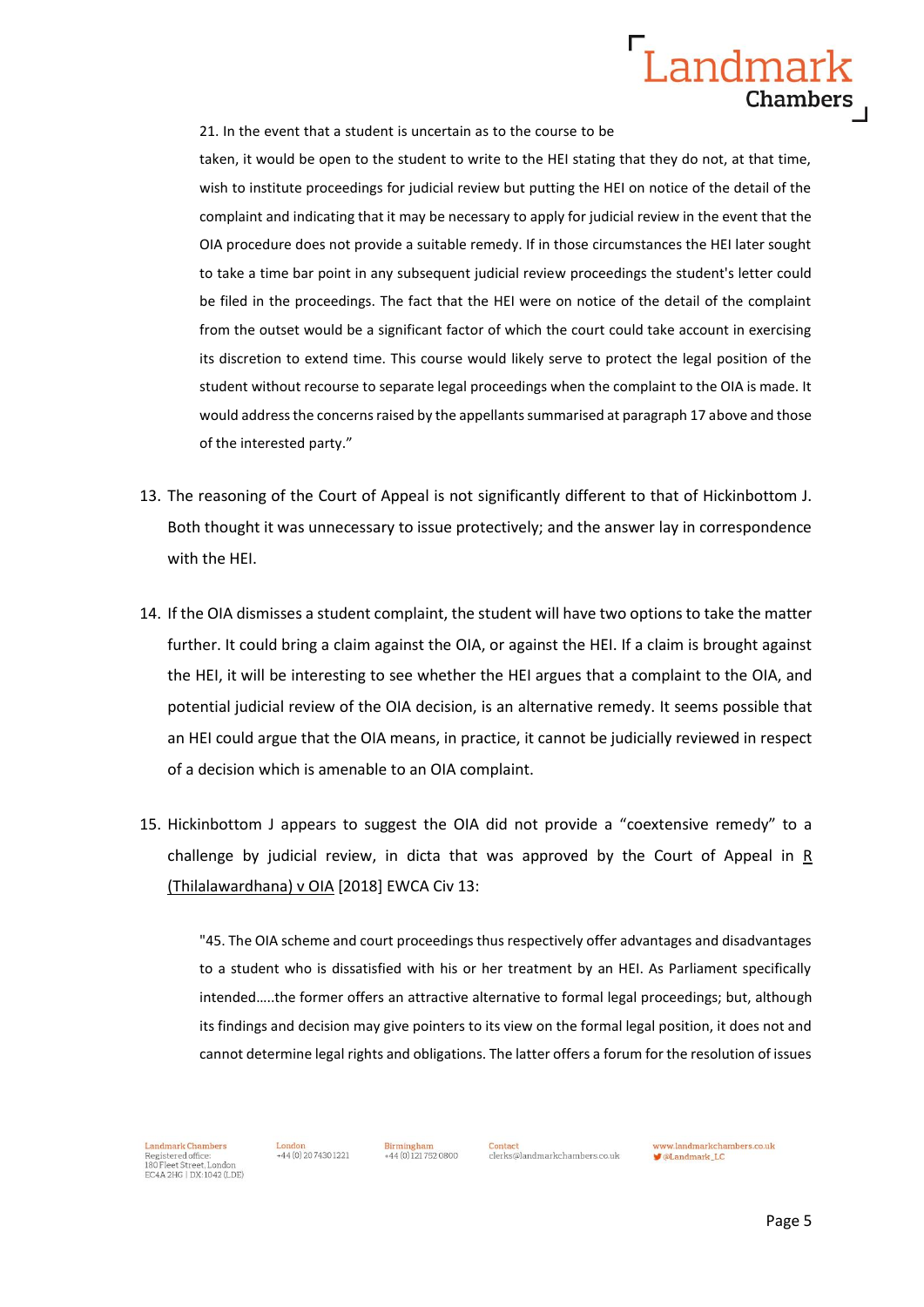

46. Because of the advantages of the OIA scheme, most students who have unsatisfied complaints against an HEI at which they have been studying refer the matter to the OIA, and do not wish to pursue legal proceedings. The OIA receives about 2,000 complaints per year.

47. However, some students do wish to pursue a legal claim… Such students issue proceedings instead of, or as well as, referring the matter to the OIA; or at least wish to preserve and protect their position on proceeding in the court, dependent upon the result of the OIA reference."

16. Even where a judicial review is brought against the OIA, the Court has shown a willingness to delve into events which occurred before the HEI. In R (Gopikrishna) v OIA [2015] EWHC 207 (Admin), the argument was effectively that the OIA should have found the HEI's termination of the claimant's course was unlawful, either as a matter of procedure or substance. The Court spent significant time reviewing the process of the University of Leicester and found it to be procedurally unfair. This was the basis for the finding against the OIA that it should have taken this into account in its decision. See in particular:

"220. It is not for the court to find that material procedural unfairness at the two hearings or irrationality in the decision-making at the university have been established: but it is for the court to make a finding that there are grounds for taking the view that there may have been such unfairness or irrationality and that, on the material before it, the OIA should have taken that into account in reaching its decision (whether that decision was to dismiss the complaint or to uphold it) but did not do so. It is also for the court to make a finding that a material error occurred which may have made a difference to the outcome. Those are the findings I make, for the reasons which I have attempted to explain at such length."

In that case the University of Leicester was represented as an Interested Party. Could the Court have undertaken such an exercise if the HEI declined to play an active part in the judicial review?

17. The outcome of the St George's also appears to increase the workload for HEIs. Where a complaint is made to the OIA, the HEI usually only needs to respond to the OIA and then will



**London**<br>+44 (0) 20 7430 1221

Birmingham<br>+44 (0) 121 752 0800

Contact<br>clerks@landmarkchambers.co.uk

ww.landmarkchambers.co.uk **M**@Landmark LC

Landmark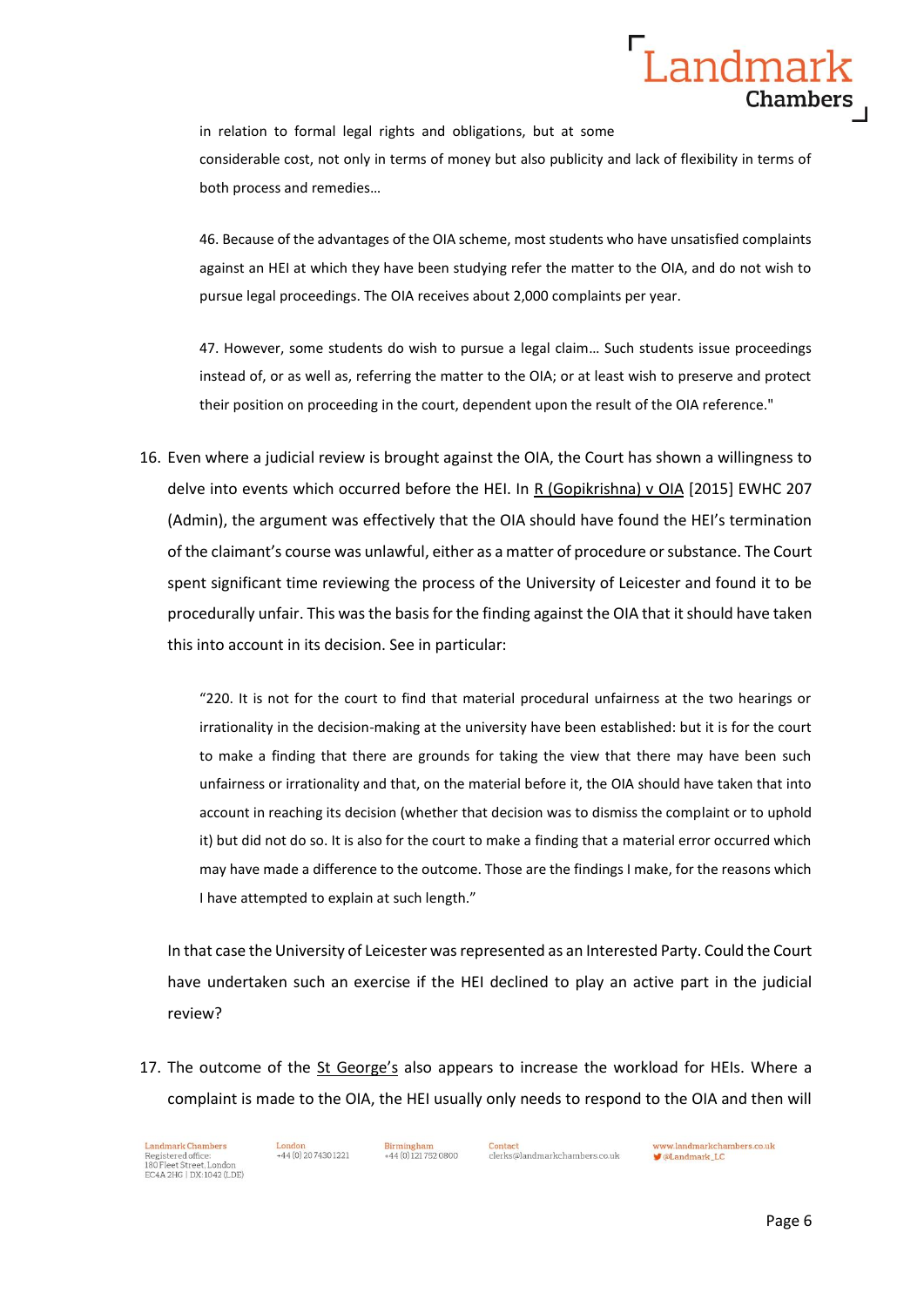

not take an active role in judicial review proceedings of the OIA.

Should students judicially review the HEI, the HEI will have to (1) engage in correspondence on a judicial review before the OIA complaint is made, (2) respond to the OIA complaint, and (3) defend a potential judicial review.

# **The jurisdiction of the OIA**

- 18. Whilst the complaints scheme is set up by the OIA, the 2004 Act prescribes the requirements for what the scheme must do. What this means is that where the OIA finds it does not have jurisdiction to hear a complaint, this potentially puts the scheme ultra vires the 2004 Act.
- 19. To use examples from the case law, "jurisdictional" questions include whether a complaint involves academic judgment, and whether a complaint has already been the subject matter of court proceedings. If the answer is yes to either, the OIA may not have jurisdiction to hear the complaint. Some legal issues arise if the OIA makes such a finding and a challenge is brought to that decision.

# Who decides whether the OIA has jurisdiction – the OIA or the Court?

- 20. In B, the question arose as to whether jurisdictional questions are ones for the OIA to determine, subject to review by the Court on a Wednesbury basis, or whether these questions had only one right answer which the Court was entitled to decide upon.
- 21. In the case, B had issued a contract claim against the University of Leicester in relation to the process a Fitness to Practice Panel took in coming to a decision adverse to him. For various reasons, the parties agreed to strike the claim out. B then obtained further information and attempted to reopen the substance of the complaint. The HEI refused and the OIA found it did not have jurisdiction to hear the complaint. This was because the OIA Rules state the scheme does not cover a complaint where "the matter complained about was the subject of court or tribunal proceedings and those proceedings have been concluded"; which is a

 $\begin{array}{l} \textbf{London} \\ \textbf{+44}\, (0)\, 20\,7430\,1221 \end{array}$ 

Birmingham<br>+44 (0) 121 752 0800

Contact<br>clerks@landmarkchambers.co.uk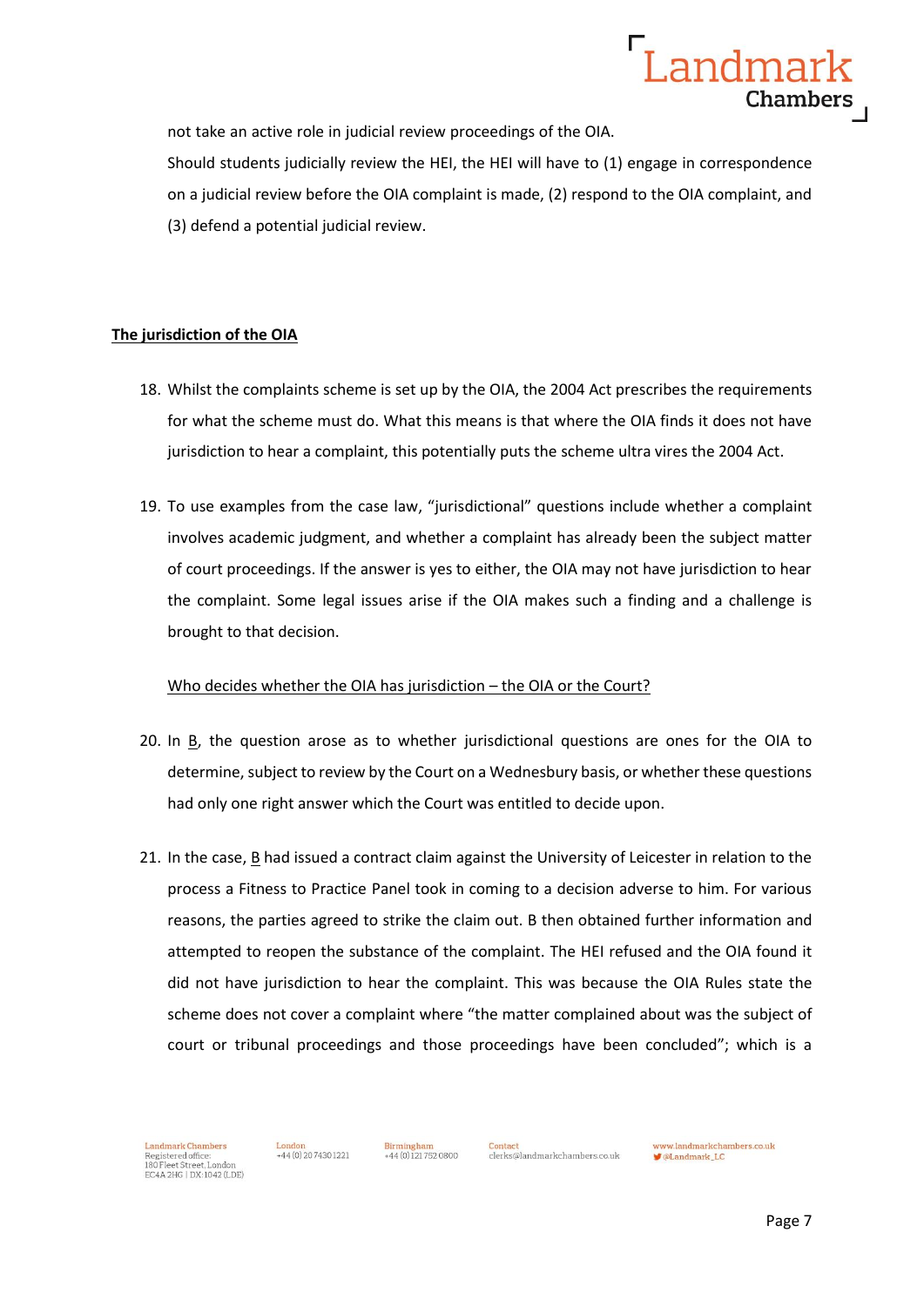

"proceedings relating to the subject matter of the qualifying complaint" do not need to be considered under the scheme.

22. On this question, the Court found this had a right or wrong answer which was for the Court to determine:

"48. …I have to decide whether Parliament intended the court itself to decide this question or to allow the Defendant to do so subject only to review on *Wednesbury* principles.

49. As a matter of statutory construction (as stated in *R (A) v Croydon LBC [2009] 1 WLR 2557* para 52) I believe that the criterion to be applied (i.e. "relating to the subject matter") is objective, admitting of a right or wrong answer, rather than evaluative. Further, it is appropriate that the court should so construe the provision as it is in a better position to decide this than the OIA. It is the sort of issue which the courts deal with every day.

50. Whilst "relating to" is not a straightforward concept it is not a spectrum on which the judgement of the OIA will be of particular assistance. I conclude that Parliament intended this issue to be decided by the court and I will go on to do so."

23. This has wider implications than just in relation to the OIA. The judge heard argument that in other ombudsman schemes, such as the Pensions Ombudsman (R (Parish) v Pensions Ombudsman [2009] EWHC 32 (Admin) and [2009] EWHC 969 (Admin)), there appeared to be a principle that an ombudsman's jurisdiction was a matter for the Court rather than the ombudsman. It seems likely the principle can be applied to other ombudsman schemes.

## Academic judgment

24. An example of a jurisdictional issue that often arises is in relation to academic judgment. Section 12 of the 2004 Act sets out what constitutes a "qualifying complaint" (for which the OIA scheme must cater) but:

 $''(2)$  A complaint which falls within subsection  $(1)$  is not a qualifying complaint to the extent that it relates to matters of academic judgment."

 $\begin{array}{l} \textbf{London} \\ \textbf{+44}\, (0)\, 20\,7430\,1221 \end{array}$ 

Birmingham<br>+44 (0) 121 752 0800

Contact<br>clerks@landmarkchambers.co.uk

www.landmarkchambers.co.uk **M**@Landmark LC

Landmark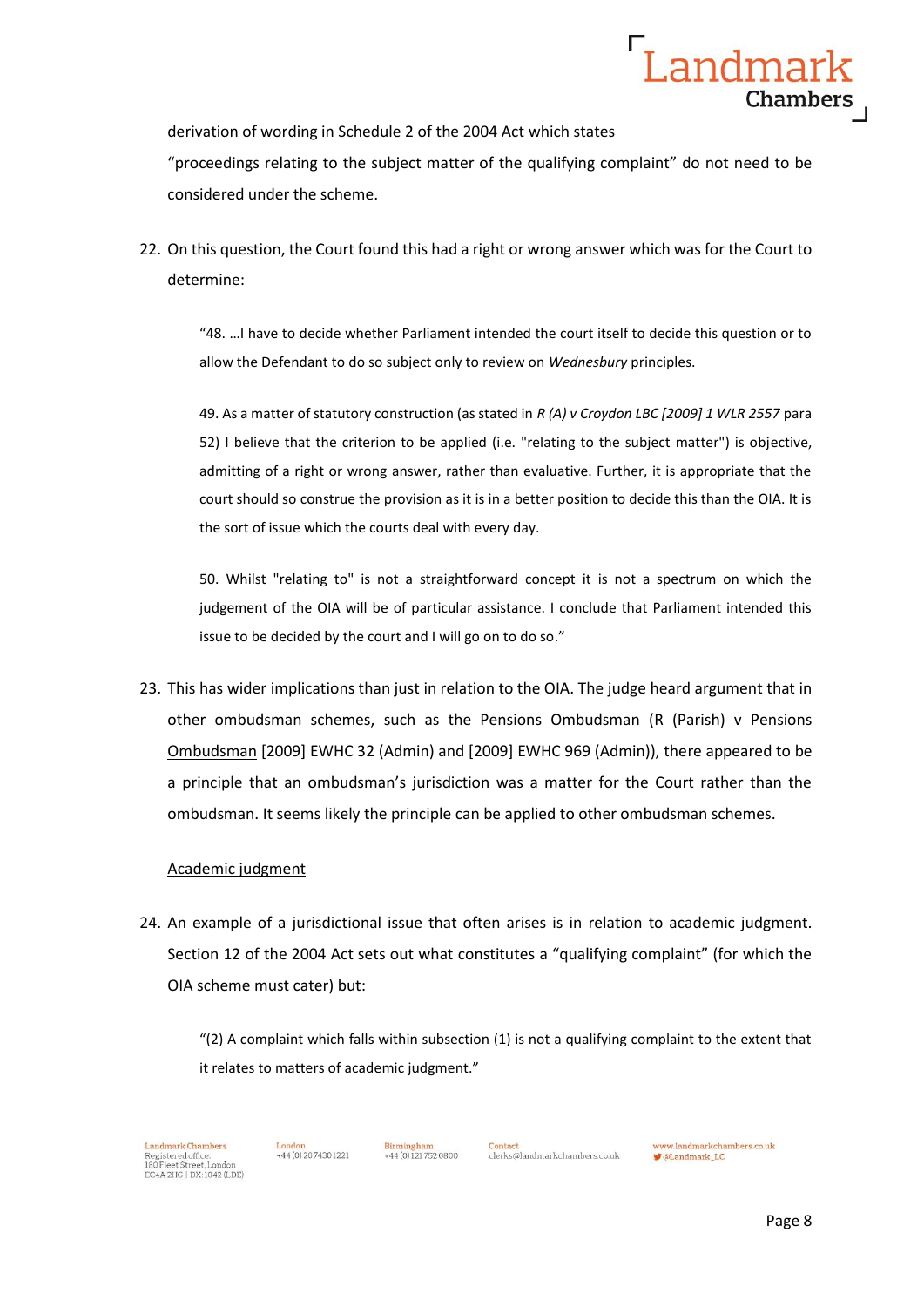

## 25. This provision was considered by the Court in R (Mustafa) v OIA

[2013] EWHC 1379 (Admin). The Court considered that where academic was peripheral to a complaint, it may still be in the jurisdiction of the scheme:

"51 The exclusion of OIA jurisdiction contained in s 12 of the Act and repeated in r 3 of the OIA's rules applies 'to the extent that it [the complaint] relates to matters of academic judgment'. This does not exclude in its entirety any complaint which involves a matter of academic judgment, but does so only 'to the extent' that the complaint 'relates to' such a matter. I respectfully agree with Judge Gilbart that the exclusion applies where the central subject of the complaint is a dispute about an academic judgment and that complaints where such disputes are peripheral are not intended to be excluded."

#### 26. As to what "academic judgment" means:

"52. Obviously, the exercise of academic judgment does not encompass everything which academics do, and not all judgments which academics have to make will qualify as academic judgments. The exclusion applies only to those matters which involve the exercise of a certain kind of judgment which, beyond saying that it is 'academic', the statute does not define. It is, however, the nature of the judgment which determines whether the judgment qualifies for the label 'academic', and not whether the decision is easy or difficult. But there must still be an exercise of judgment. That said, the courts have at least been willing to consider whether an academic judgment was made bona fide or whether it was perverse (see the passage from *Moroney* cited above), and it may be that these qualifications are also implicit in the exclusion in s 12(2) of the 2004 Act."

#### 27. **Plagiarism** will often, but not always, involve academic judgment:

"54. To my mind, it is reasonably clear that the question whether plagiarism has been committed often (and perhaps usually) will require an exercise of academic judgment, but that it need not necessarily do so. Take the case, for example, where a student lifts wholesale an article from the internet which he presents as his own work without attribution or other acknowledgement. The computer programme will demonstrate 100% copying and no judgment is required, academic or otherwise, in order to determine that there has been plagiarism. It may be that such a case will be referred to an academic to decide what to do, but that will be a decision on what to do about the

 $\begin{array}{l} \textbf{London} \\ \textbf{+44}\, (0)\, 20\,7430\,1221 \end{array}$ 

Birmingham<br>+44 (0) 121 752 0800

Contact<br>clerks@landmarkchambers.co.uk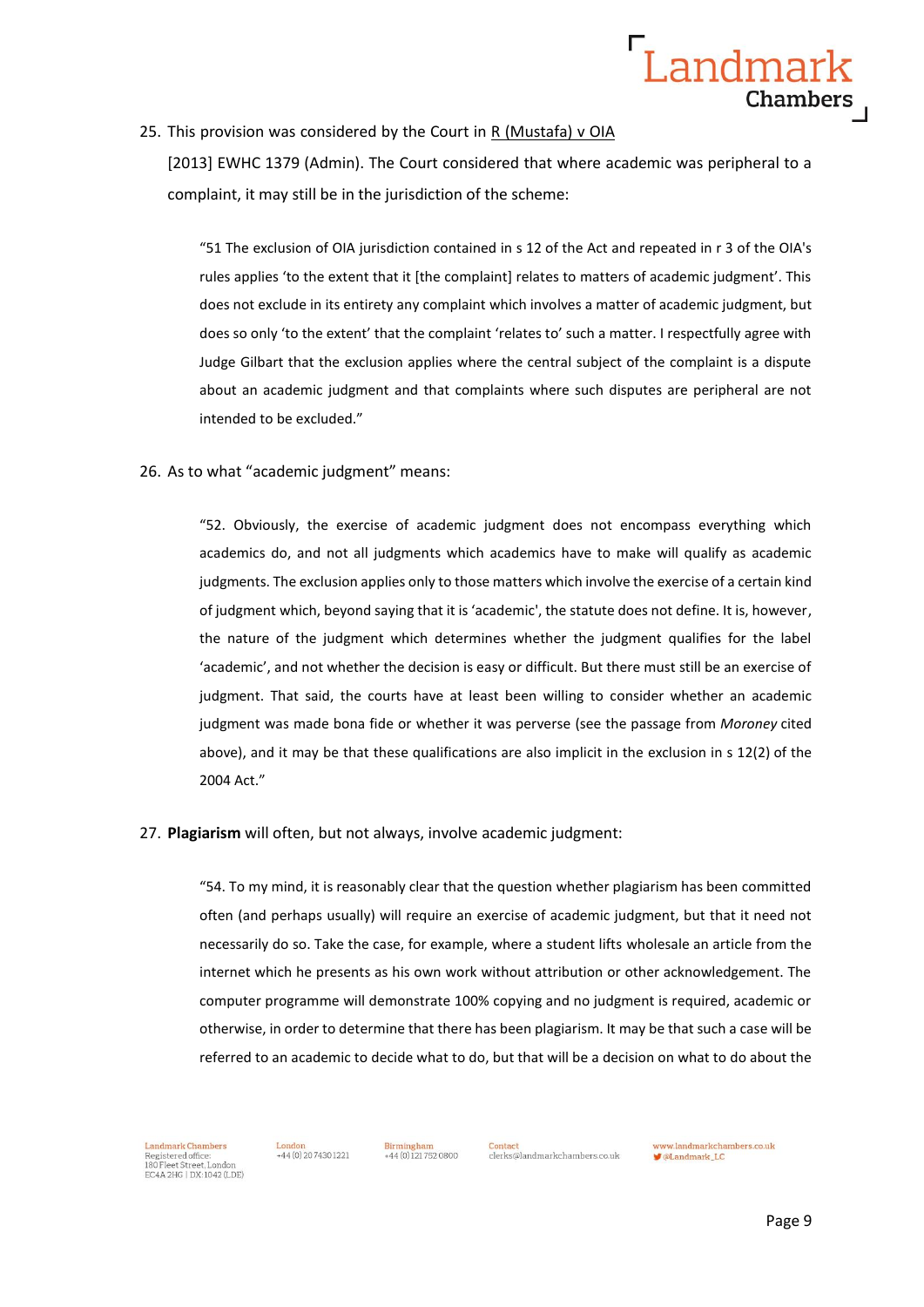

- 28. The question may also turn on how a particular HEI defines plagiarism. In the case of Mr Mustafa, the Court noted specifically that the finding was not one of "moral turpitude" as the university's definition of plagiarism do not depend on any finding a student intended to mislead or claim the work of others as his own.
- 29. In Gopikrishna, HHJ Curran suggested that the exception for academic judgment was fairly narrow, and in particular did not encompass the procedure by which an HEI came to a particular decision. In that case the Court was considering the finding on the **prospects of a particular student finishing the course**, which was the basis upon which the university terminated Ms Gopikrishna's course. That question was not necessarily a matter of academic judgment:

"191. This was not a complaint about how a paper had been marked, or a decision upon the class of degree which the candidate's scripts merited, nor was it an assessment, for example, of performance in practical tests. It was not comparable to the kind of decision where a mark of zero is given as the result of an academic judgment that there had been a total failure to communicate a comprehensible answer. Instead, it demanded an assessment of future prospects after taking into account, and only taking into account, relevant material. Some of that material involved the 'mitigation' such as repeated authorised absences from lectures and coursework. As there was no suggestion of any lack of veracity, the point which the claimant was seeking to make was that there had been a particular reason for the absences, which had since ceased. She was asking to repeat the year and demonstrate that without such circumstances she could pass. Plainly the decision on that issue required consideration of academic matters such as the academic history, but it also involved taking into account the bald incontrovertible fact, for example, that she had only completed 25% of the SSC in Semester 4 for reasons which had been found to be acceptable. The question was whether that could rationally be regarded as demonstrating poor prospects for the future.

192. To adopt the words of Chadwick LJ, in Persaud (at para [41] of his judgment), whilst there is no principle of fairness which requires, as a general rule, that a person should be entitled to challenge a purely academic judgment on his or her work or potential, each case must be

Landmark Chambers<br>Registered office:<br>180 Fleet Street, London EC4A 2HG | DX: 1042 (LDE)

 $\begin{array}{l} \textbf{London} \\ \textbf{+44}\, (0)\, 20\,7430\,1221 \end{array}$ 

Birmingham<br>+44 (0) 121 752 0800

Contact<br>clerks@landmarkchambers.co.uk

ww.landmarkchambers.co.uk  $\blacksquare$  @Landmark LC

Landmark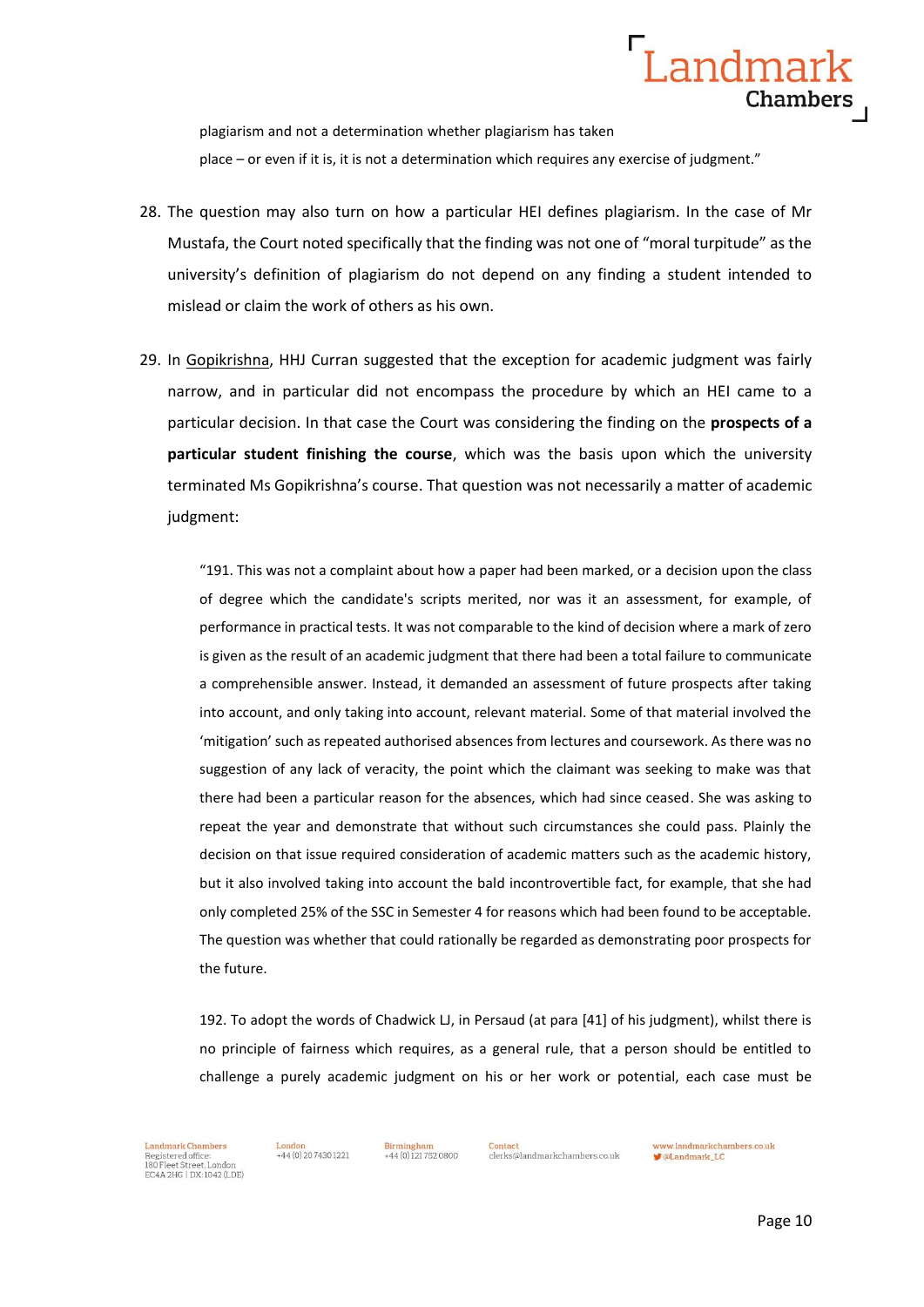

examined on its own facts. If on a true analysis of those facts,

applying the words of the statute, the case is not a challenge to the decision to the extent that it relates to academic judgment, but a challenge to the process by which it was determined that the claimant should not be allowed to repeat Year 2, then, if that process failed to measure up to the standard of fairness required of the university, the OIA should have found the complaint made to it justified.

193. Males J gave the example, close to the facts of Mustafa, of a complaint that a finding of plagiarism had been reached by a process which was unfair. Here it is necessary to consider the complaint that the 'weak student' finding was reached by a process which was unfair."

30. In Mustafa, Males J left open the question of whether a **sanction** involved academic judgment and therefore was outside the jurisdiction of the OIA. The Court revisited this point in Thilakawardhana. Gross LJ (with whom the other judges agreed) differentiated professional, and academic, judgment. In this case, the Court was considering the penalty imposed by a fitness to practice committee, and the Court suggested it was something the OIA could look at:

"82. …I would not wish to be taken as endorsing counsel's submission defending the reticence of the OIA to intervene simply because a university panel's decision involves professional judgment. That submission appears to overlook the power, contained in rule 6.2 of the OIA Scheme, to consider whether a decision made by a HEI was "reasonable in all the circumstances" – and as observed in *Zahid* ( *supra* ), at [41], when doing so the OIA is not confined "to the antithesis of legally perverse or *Wednesbury* unreasonable". It will be appropriate for the OIA to give great weight to the decision of a university panel involving an assessment based on professional judgment but it should not treat such a decision as completely beyond its power of review. Still further, were that submission well-founded in the terms advanced, the purpose and utility of the OIA might well be undermined – necessitating applications for Judicial Review which could otherwise be avoided. The position of the OIA as a non-judicial body, offering a form of ADR is well understood (as I hope to have shown) but that is not a justification for an unduly self-denying ordinance which would have the unattractive consequence of pushing parties into litigation or, at the least, preserving time limits for litigation."

Landmark Chambers<br>Registered office: 180 Fleet Street, London EC4A 2HG | DX: 1042 (LDE)

**London**<br>+44 (0) 20 7430 1221

Birmingham<br>+44 (0) 121 752 0800

Contact<br>clerks@landmarkchambers.co.uk

ww.landmarkchambers.co.uk **M**@Landmark LC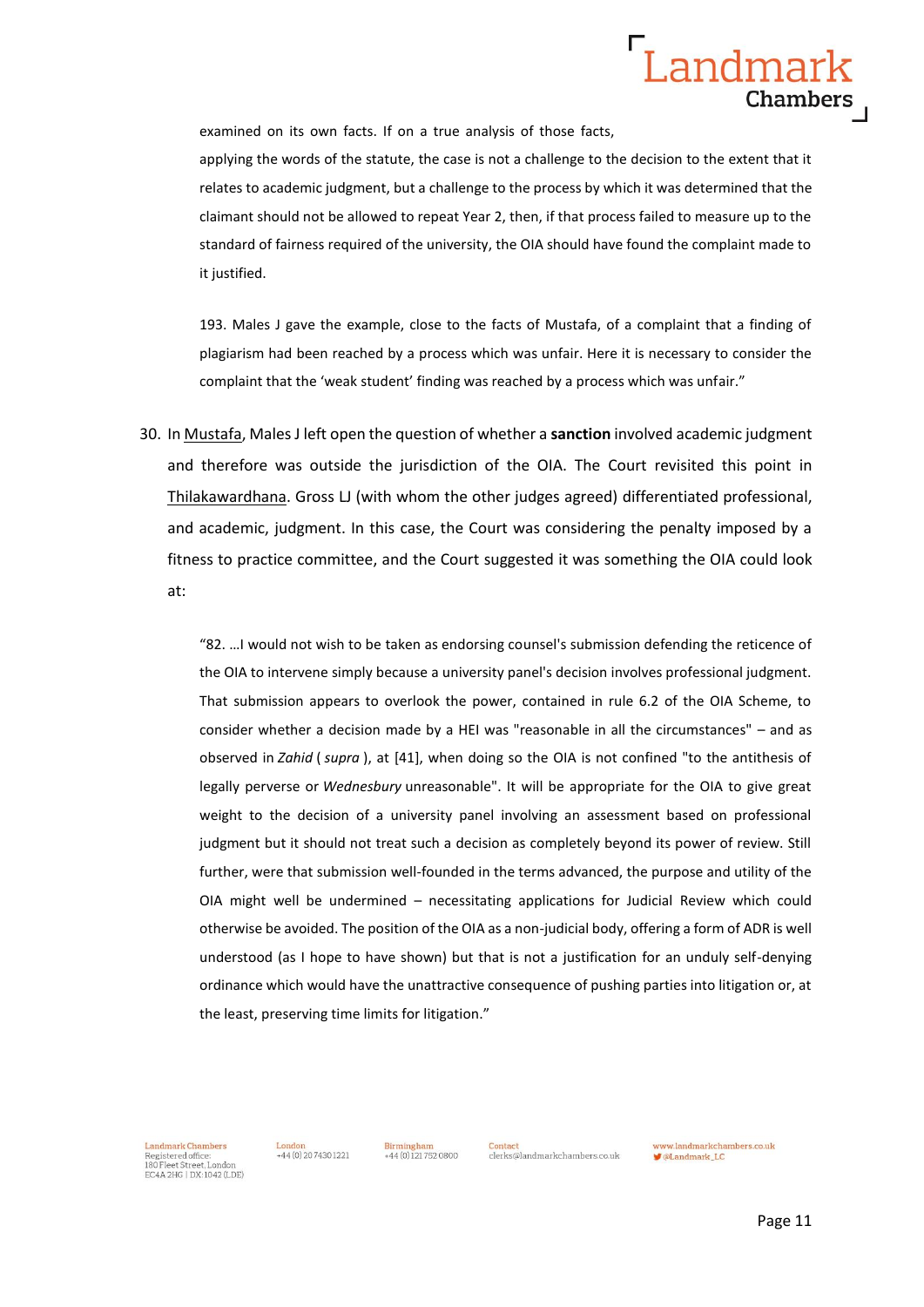## **Fresh evidence**

- 31. A series of claims have been brought in relation to whether an HEI has a duty to re-open a decision taken following the receipt of fresh evidence. This was the subject of the underlying complaints in  $\underline{B}$  and  $\underline{St}$  George's, discussed above.
- 32. This possibility arises from Gopikrishna, where the claimant had her course terminated by the University of Leicester due to poor grades in her first two years of study, in respect of which Ms Gopkrishna submitted there were mitigating factors. The OIA did not uphold her complaint. Ms Gopikrishna subsequently submitted medical evidence to the effect she had been suffering depression at the relevant time. In response, the university declined to undertake an "exceptional review" and the OIA did not class this as a "fresh decision" (although, the OIA also found that even it was a fresh decision, the university had reasonably concluded the "exceptional circumstances" test was not met).
- 33. The University acknowledged it had a discretion in exceptional circumstances to reopen a case, and the Court found that the exercise of such discretion was a fresh decision amenable to a fresh complaint to the OIA. However, on the facts of the case the OIA had reasonably found the "exceptional circumstances" test was not met.
- 34. In coming to the conclusion that a decision not to reopen was a fresh decision, the Court considered the potential that this would "open the floodgates". It was unpersuaded by such a consequence. This conclusion may be subject to some criticism by universities.
- 35. This really comes down to balancing getting the right result for the student, and the finality in a university decision. In the circumstance that a student is in receipt of a final decision of an HEI which they want to challenge with evidence obtained after the HEI's decision, the appropriate considerations are as follows:
	- a. The starting point is to determine whether the HEI has a policy or test for re-opening the specific decision (those acting for universities may consider whether it is advisable to have a policy on this point). If so, it should be submitted to the university for consideration pursuant to that policy.

Landmark Chambers<br>Registered office: 180 Fleet Street, London EC4A 2HG | DX: 1042 (LDE)

 $\begin{array}{l} \textbf{London} \\ \textbf{+44}\, (0)\, 20\,7430\,1221 \end{array}$ 

Contact<br>clerks@landmarkchambers.co.uk Birmingham<br>+44 (0) 121 752 0800

ww.landmarkchambers.co.uk  $\blacksquare$  @Landmark LC

Landmark